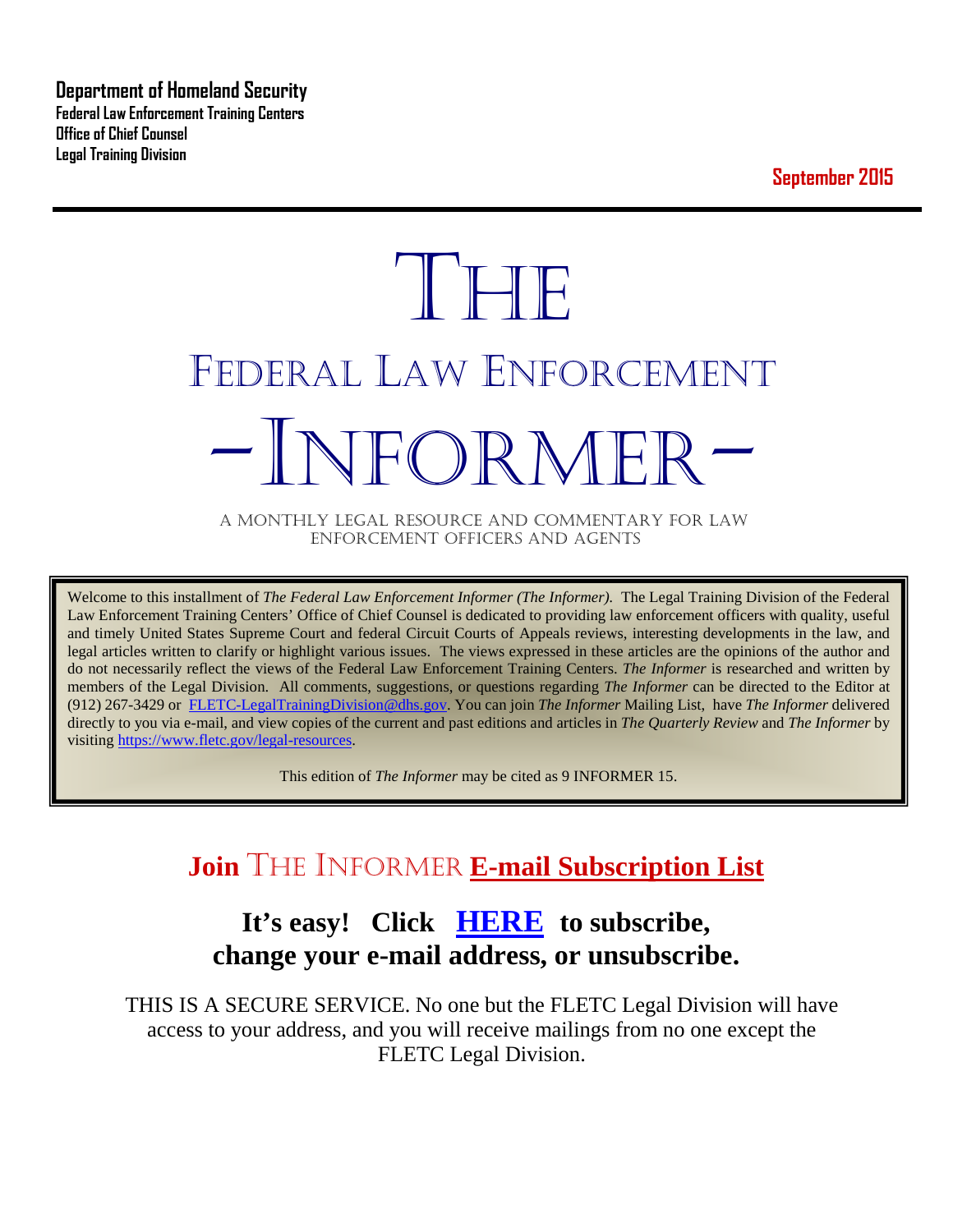# **The Informer – September 2015**

# **Case Summaries**

♦

# **[Circuit Courts of Appeals](#page-3-0)**

#### **[Second Circuit](#page-3-1)**

| Unites States v. Cacace: Whether a confidential informant acted as a governmental                                                                                             |
|-------------------------------------------------------------------------------------------------------------------------------------------------------------------------------|
| <b>Fourth Circuit</b>                                                                                                                                                         |
| <b>United States v. Graham:</b> Whether the government's acquisition of cell site location                                                                                    |
| <b>Fifth Circuit</b>                                                                                                                                                          |
| <b>United States v. Cervantes:</b> Whether Border Patrol agents established                                                                                                   |
| <b>Seventh Circuit</b>                                                                                                                                                        |
| <b>United States v. Gregory:</b> Whether information from an informant's tip established                                                                                      |
| United States v. Sturdivant: The voluntariness of the defendant's confessions after<br>he alleged officers ignored his diabetic condition and lied to him about the existence |
| <b>United States v. Reaves:</b> Whether an officer had probable cause to conduct a<br>traffic stop and then conduct a warrantless search under the automobile exception       |
| <b>United States v. Witzlib:</b> Whether the defendant's grandmother gave valid                                                                                               |
| Unites States v. Flores: Whether it was reasonable for an officer to believe a<br>license plate frame which partially obstructed some letters on the defendant's              |
| <b>Fighth Circuit</b>                                                                                                                                                         |

#### **[Eighth Circuit](#page-9-0)**

| <b>United States v. Anguiano:</b> Whether an officer unreasonably extended the duration of<br>a traffic stop and whether the officer exceeded the scope of the driver's consent to search10 |  |
|---------------------------------------------------------------------------------------------------------------------------------------------------------------------------------------------|--|
| <b>United States v. Williams:</b> Whether an alert on a license plate recognition (LPR) system                                                                                              |  |
| United States v. Thunderhawk: Whether the defendant's confession was voluntary12                                                                                                            |  |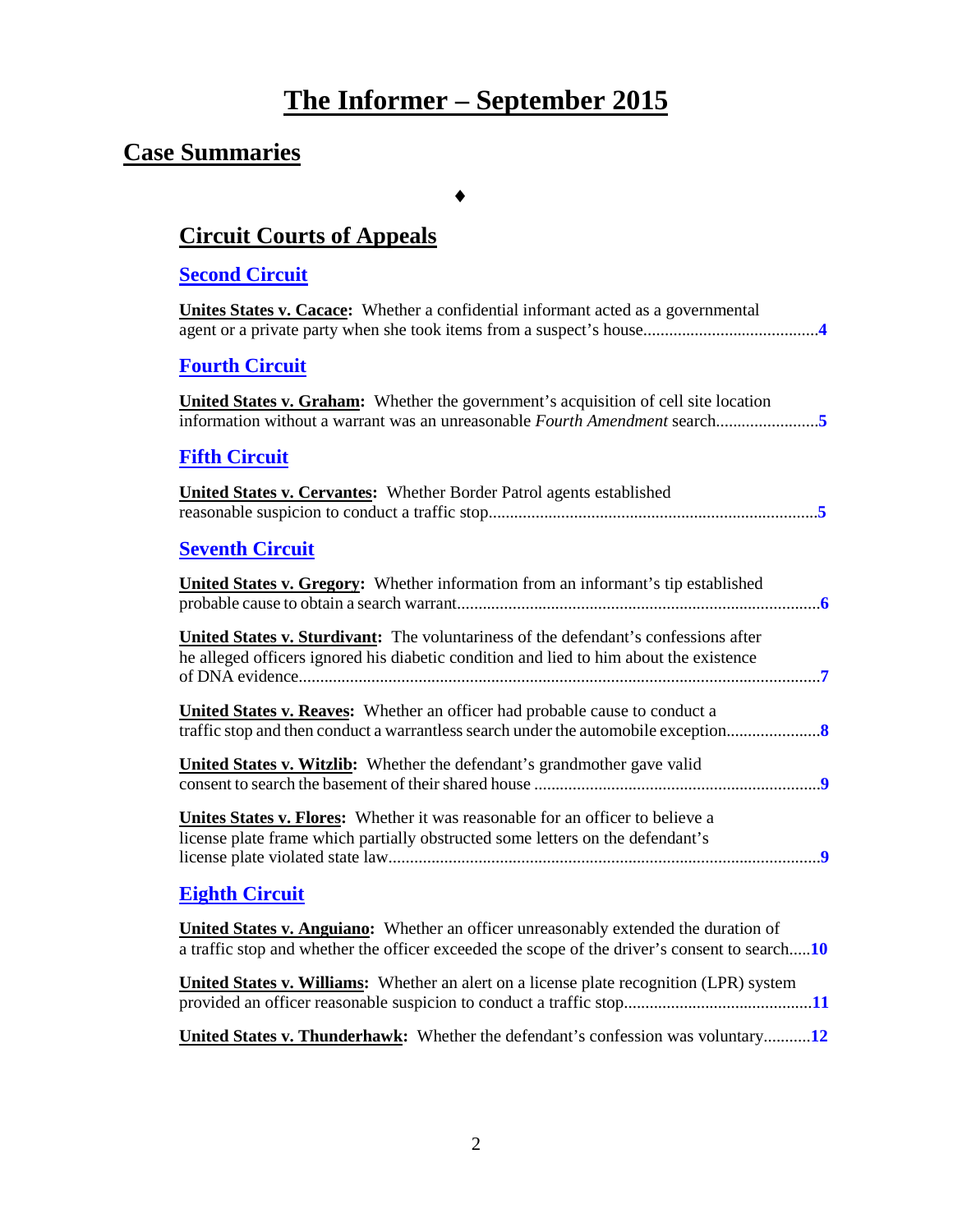#### **[Ninth Circuit](#page-11-1)**

| United States v. Cook: Whether officers lawfully searched the defendant's backpack |  |
|------------------------------------------------------------------------------------|--|
|                                                                                    |  |

#### **[Tenth Circuit](#page-12-0)**

**United States v. Sanders:** Whether officers lawfully impounded the defendant's car, which was located on private property at the time of her arrest.......................... ..............**[13](#page-12-1)**

**United States v. Padilla-Esparza:** Whether a Border Patrol agent had reasonable suspicion to issue a BOLO on the defendant and whether the traffic stop was valid................**[14](#page-13-0)**

# ♦

## **FLETC Informer Webinar Series**

#### **1. Law Enforcement Legal Refresher Training**

2-hour webinar presented by Bruce-Alan Barnard, FLETC Legal Division

This two-hour block of instruction focuses on *Fourth* and *Fifth Amendment* law and is designed to meet the training requirements for state and federal law enforcement officers who have mandated two-hour legal refresher training requirements.

**Date and Time: Thursday October 29, 2015: 2:30 p.m. EDT** 

**To join this webinar: <https://share.dhs.gov/lgd0312>**

#### ♦

### **To participate in a FLETC Informer Webinar:**

- 1. Click on the appropriate link above to access the Homeland Security Information Network (HSIN).
- 2. If you have a HSIN account, enter with your login and password information.
- 3. If you do not have a HSIN account click on the button next to "Enter as a Guest."
- 4. Enter your name and click the "Enter" button.
- 5. You will now be in the meeting room and will be able to participate in the webinar.
- 6. Even though meeting rooms may be accessed before a webinar, there may be times when a meeting room is closed while an instructor is setting up the room.
- 7. Meeting rooms will be open and fully accessible at least one-hour before a scheduled webinar.
- 8. Training certificates will be provided at the conclusion of each webinar.

#### **\*\*\*\*\*\*\*\*\*\*\*\*\*\*\*\*\*\*\*\*\*\*\*\*\*\*\*\*\*\*\*\*\*\*\*\*\*\*\*\*\*\*\*\*\*\*\*\*\*\*\*\*\*\*\*\*\*\*\*\*\*\*\*\*\*\*\*\*\*\*\*\*\*\*\***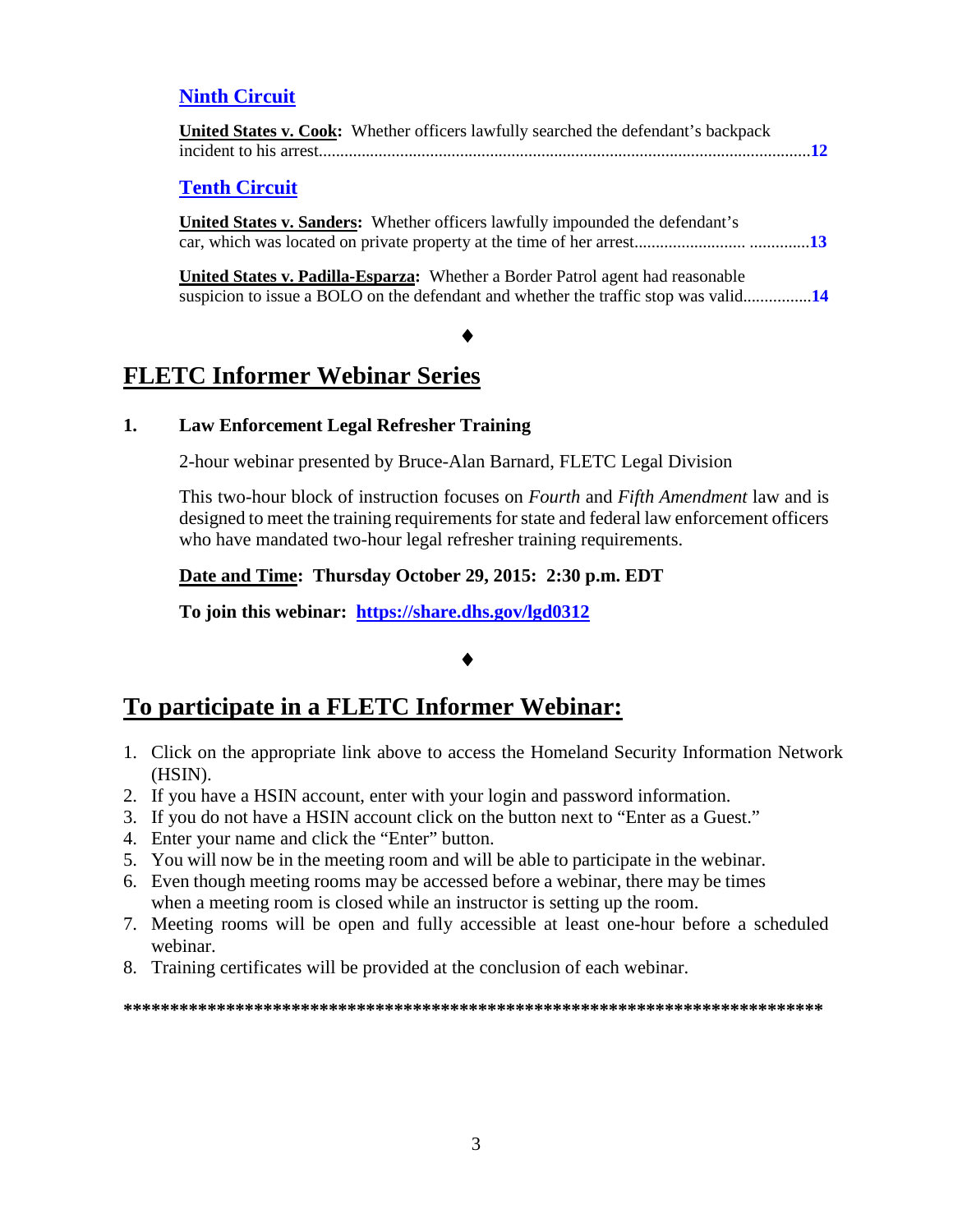# CASE SUMMARIES

# Circuit Courts of Appeal

# <span id="page-3-1"></span><span id="page-3-0"></span>**Second Circuit**

#### <span id="page-3-2"></span>**United States v. Cacace, 2015 U.S. App. LEXIS 13641 (2d Cir. N.Y. Aug. 5, 2015)**

Prior to trial, Gioeli, one of the defendants in a multi-defendant organized crime prosecution, filed a motion to suppress evidence taken from his home by Andrea Calabro, the wife of another co-defendant. At the time, Calabro was working as a confidential informant for the government and she had already given federal agents photographs taken at social gatherings that she said were given to her by Mrs. Gioeli. At an agent's suggestion, Calabro accepted Mrs. Gioeli's offer to borrow more photographs. After Mrs. Gioeli gave Calabro some photographs, Calabro asked Mrs. Gioeli if she could come over to her house to examine Mrs. Gioeli's photo collection herself. Mrs. Gioeli agreed; however, when Mrs. Gioeli was momentarily absent, Calabro took an address book and several photographs from Gioeli's home without permission. Calabro gave the address book and photographs to the agent who examined them. The government later obtained a warrant to search Gioeli's home, which included information obtained from the address book.

Gioeli claimed any photographs given to Calabro while Calabro was in Gioeli's house, as well as the address book, and any photographs taken without Mrs. Gioeli's consent should have been suppressed.

The court disagreed. First, while it was undisputed that Calabro was acting as an agent of the government when she borrowed certain photographs from Mrs. Gioeli, the court found that Mrs. Gioeli voluntarily consented to Calabro's presence in the Gioelis' home to view and borrow these photographs.

Second, the court concluded Mrs. Gioeli's consent did not extend to the address book and the photographs Calabro took from the house without Mrs. Gioeli's consent. However, the court held that when Calabro took the address book and photographs, she did so as a private person, and not as a governmental agent. While the court found that Calabro exceeded the scope of her government agency, the court concluded the government did not know of her intent to do so, nor did the government have any reason to suspect that Calabro might do something more than borrow photographs with Mrs. Gioeli's consent. Consequently, Calabro's actions as a private person could not violate the *Fourth Amendment,* as the *Fourth Amendment* does not apply to searches or seizures by private persons.

Click **[HERE](http://cases.justia.com/federal/appellate-courts/ca2/14-903/14-903-2015-08-05.pdf?ts=1438785004)** for the court's opinion.

\*\*\*\*\*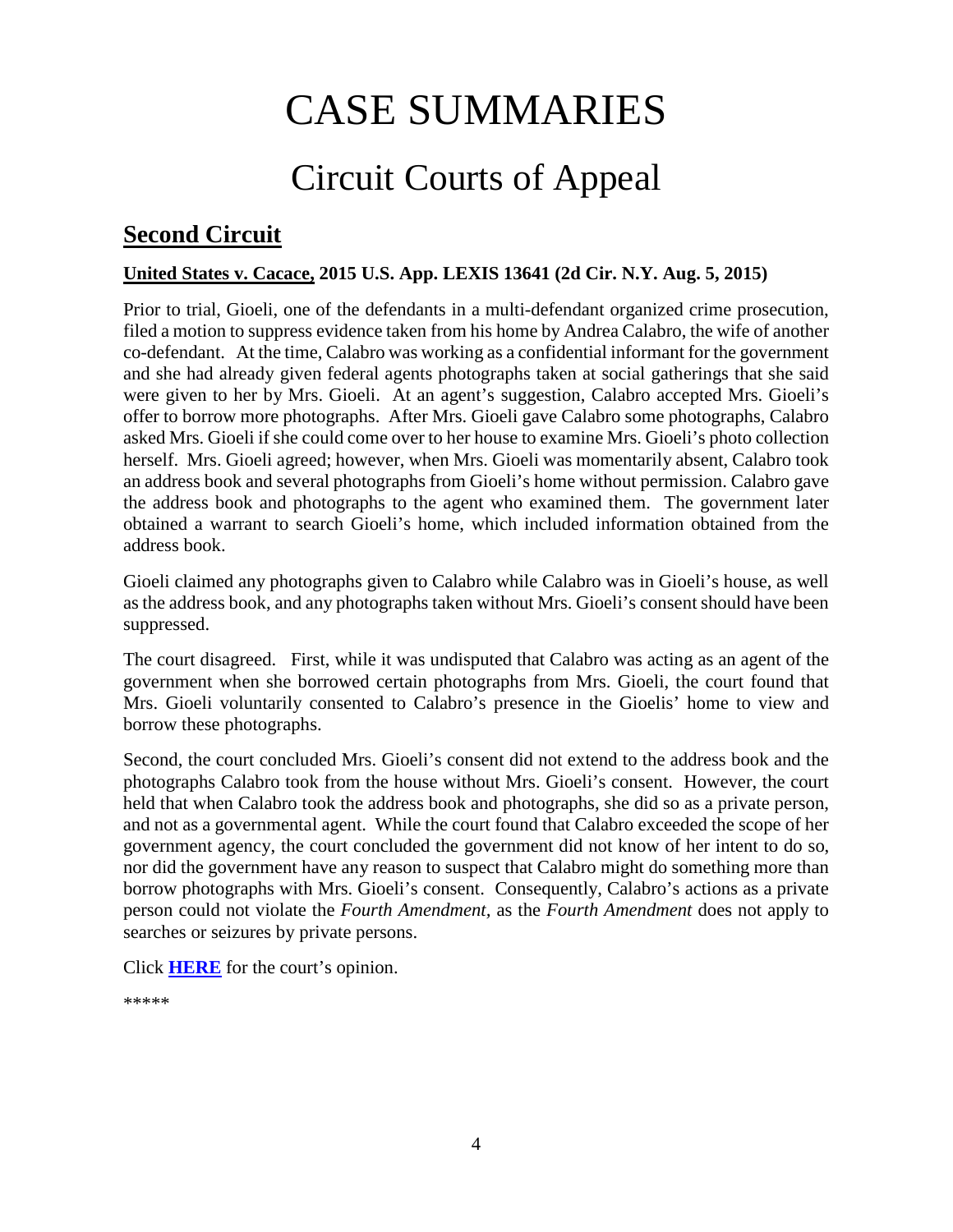# <span id="page-4-0"></span>**Fourth Circuit**

#### <span id="page-4-1"></span>**United States v. Graham, 2015 U.S. App. LEXIS 13653 (4th Cir. Md. Aug. 5, 2015)**

The government charged Graham and Jordan with a variety of offenses arising from a series of armed robberies. During the investigation, the government recovered two cell phones connected to the defendants. The government subsequently obtained cell site location information (CSLI) from the phones pursuant to a court order issued under 18 U.S.C. § 2703(d). At trial, the government used the CSLI to establish the defendants' locations at various times before and after most of the robberies.

On appeal, the defendants argued the government's acquisition of the CSLI without a warrant based on probable cause was an unreasonable search in violation of the *Fourth Amendment*.

The court agreed, holding the government's warrantless procurement of the CSLI was an unreasonable search in violation of the defendants' *Fourth Amendment* rights. However, the court declined to reverse the defendants' convictions, holding the good faith exception to the exclusionary rule applied. The court concluded the government relied in good faith on court orders issued pursuant to § 2703(d) when it obtained the CSLI.

This decision created a circuit split with *United States v. Davis*[, 785 F.3d 498 \(11th Cir. 2015\),](http://cases.justia.com/federal/appellate-courts/ca11/12-12928/12-12928-2015-05-05.pdf?ts=1430834472) and *In re Application*[, 724 F.3d 600 \(5th Cir. 2013\).](http://cases.justia.com/federal/appellate-courts/ca5/11-20884/11-20884-2013-07-30.pdf?ts=1411002733) The Computer Crime and Intellectual Property Section [\(CCIPS\)](http://www.justice.gov/criminal-ccips) of the United States Department of Justice can provide assistance to law enforcement officers concerning cells site issues.

Click **[HERE](http://cases.justia.com/federal/appellate-courts/ca4/12-4659/12-4659-2015-08-05.pdf?ts=1438801232)** for the court's opinion.

\*\*\*\*\*

# <span id="page-4-2"></span>**Fifth Circuit**

#### <span id="page-4-3"></span>**United States v. Cervantes, 2015 U.S. App. LEXIS 14336 (5th Cir. Tex. Aug. 14, 2015)**

At 8:30 a.m., two Border Patrol agents were on roving patrol on Interstate 20 when they saw an SUV heading eastbound toward Odessa, Texas. The agents saw the SUV had six occupants and was sagging in the rear. When the agents pulled their vehicle near the SUV, the driver, Cervantes, switched from the left lane to the right lane and began traveling behind a tractortrailer that was being driven ten to fifteen miles per hour under the seventy-five-miles-per-hour speed limit. The agents considered this behavior odd because there were no vehicles in the left lane ahead of the SUV when it slowed down and pulled behind the tractor-trailer. The agents drove their vehicle parallel to the SUV and saw that the rear passengers were wearing dirty jackets and heavy clothing while the front passenger was wearing short sleeves and appeared to be clean. While driving next to the SUV, the agents honked the horn on their vehicle six times, but the occupants of the SUV ignored the agents' presence and continued to look forward. The agents conducted a traffic stop and when they approached the SUV, they saw burlap backpacks in the SUV. The agents saw small brick bundles wrapped with brown tape through a tear in one of the backpacks. The agents searched the SUV and recovered approximately 170 pounds of marijuana in the backpacks that had been transported across the border by the rear passengers.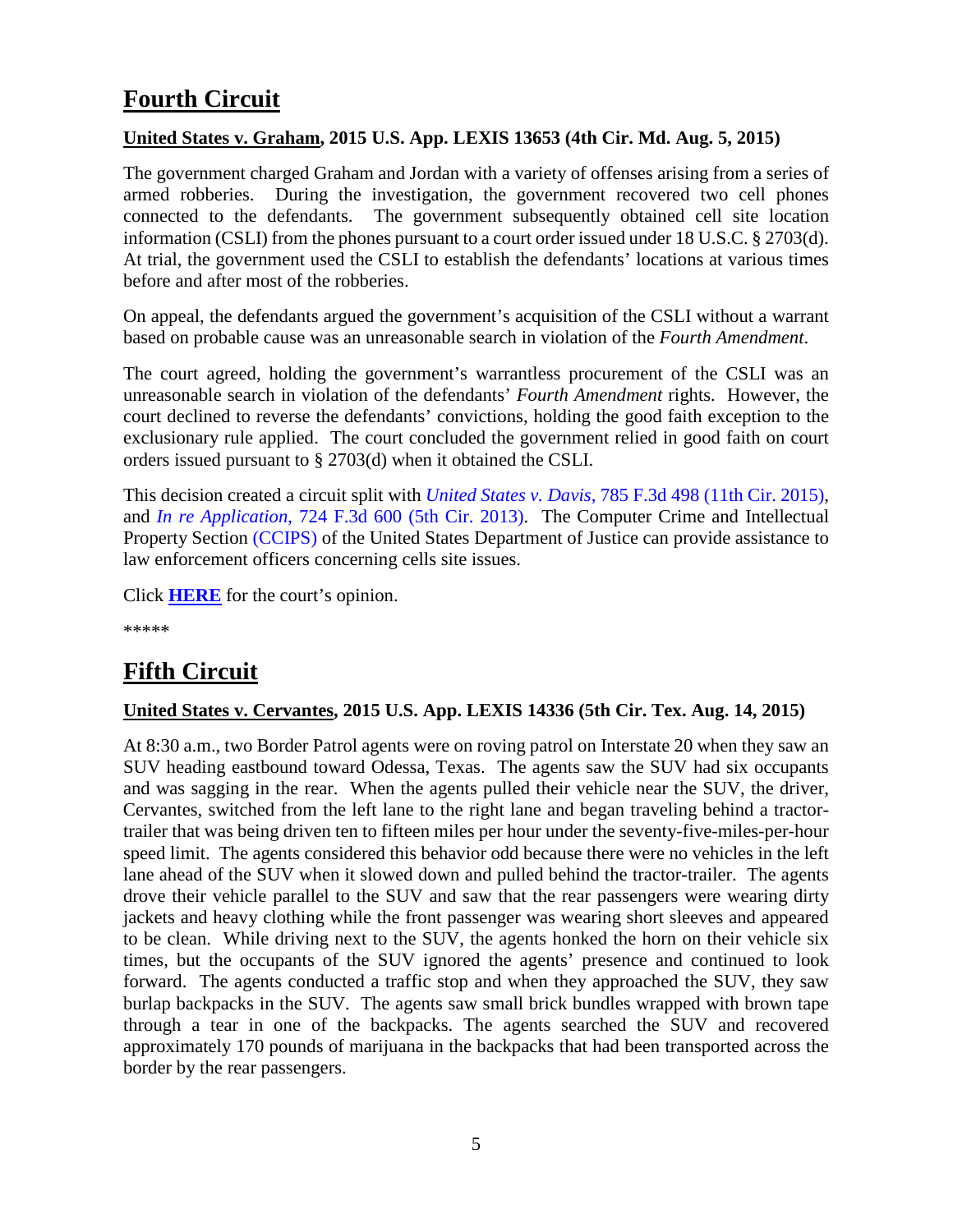Cervantes and all of the passengers were charged with aiding and abetting possession with intent to distribute marijuana.

Cervantes argued the marijuana evidence should have been suppressed because the agents did not have reasonable suspicion to conduct the traffic stop.

The court disagreed. Border Patrol agents on roving patrol may conduct vehicle stops if they have reasonable suspicion a vehicle is involved in criminal activity. First, even though the stop occurred approximately 200 miles from the border, the court found the location of the stop on Interstate 20, west of Odessa, was well known for its prevalence of drug and alien smuggling. Second, one of the agents testified that in his experience vehicles containing multiple occupants that also sag in the rear is an indication of narcotics smuggling. Third, the appearance and clothing worn by the rear passengers was, in the agents' experience, consistent with what he had previously observed on many occasions when he encountered undocumented aliens. Fourth, the agents testified that one of the rear passengers was in the cargo area of the SUV, and in their experience, this type of seating arrangement was consistent with smuggling. Finally, the agents found it suspicious that when Cervantes became aware of the agents' vehicle he switched lanes, and pulled behind a truck that was travelling well below the speed limit, then continued to look forward when the agents pulled next to him and honked their horn six times. Considering the totality of the circumstances, the court concluded the agents established reasonable suspicion to stop Cervantes.

Click **[HERE](http://cases.justia.com/federal/appellate-courts/ca5/14-50208/14-50208-2015-08-14.pdf?ts=1439595141)** for the court's opinion.

\*\*\*\*\*

## <span id="page-5-0"></span>**Seventh Circuit**

#### <span id="page-5-1"></span>**United States v. Gregory, 2015 U.S. App. LEXIS 13577 (7th Cir. Ill. Aug. 4, 2015)**

An anonymous informant contacted a federal agent and told him that Gregory and Cipra were maintaining an indoor marijuana-grow operation in the basements of two adjacent houses in which the men lived. The informant told the agent he had been in the basement of one of the houses within the last two months, and provided the agent with photographs depicting the marijuana plants growing in the basement. The informant told the agent there were similar marijuana plants growing in the basement of the adjacent residence. A few weeks later, the informant told law enforcement officers that Gregory maintained the grow-operation while Cipra was the primary seller. The informant added that the men maintained a year-round harvest, and that he had seen both men in possession of firearms while in the residences. In addition, the informant provided officers with detailed descriptions of the vehicles owned by the men.

Officers verified much of the information provided by the informant. Specifically, the officers learned that Gregory and Cipra were the owners of the residences reported by the informant, that both men had valid Firearms Owners Identification Cards, and the men owned vehicles as described by the informant. Based on the information provided by the informant, as well as their own corroboration of that information, officers obtained warrants to search both residences. Officers executed the warrants and discovered a large-scale marijuana-grow operation in the basements of both residences. As a result, the government charged Gregory, Cipra and two other men with drug and weapon offenses.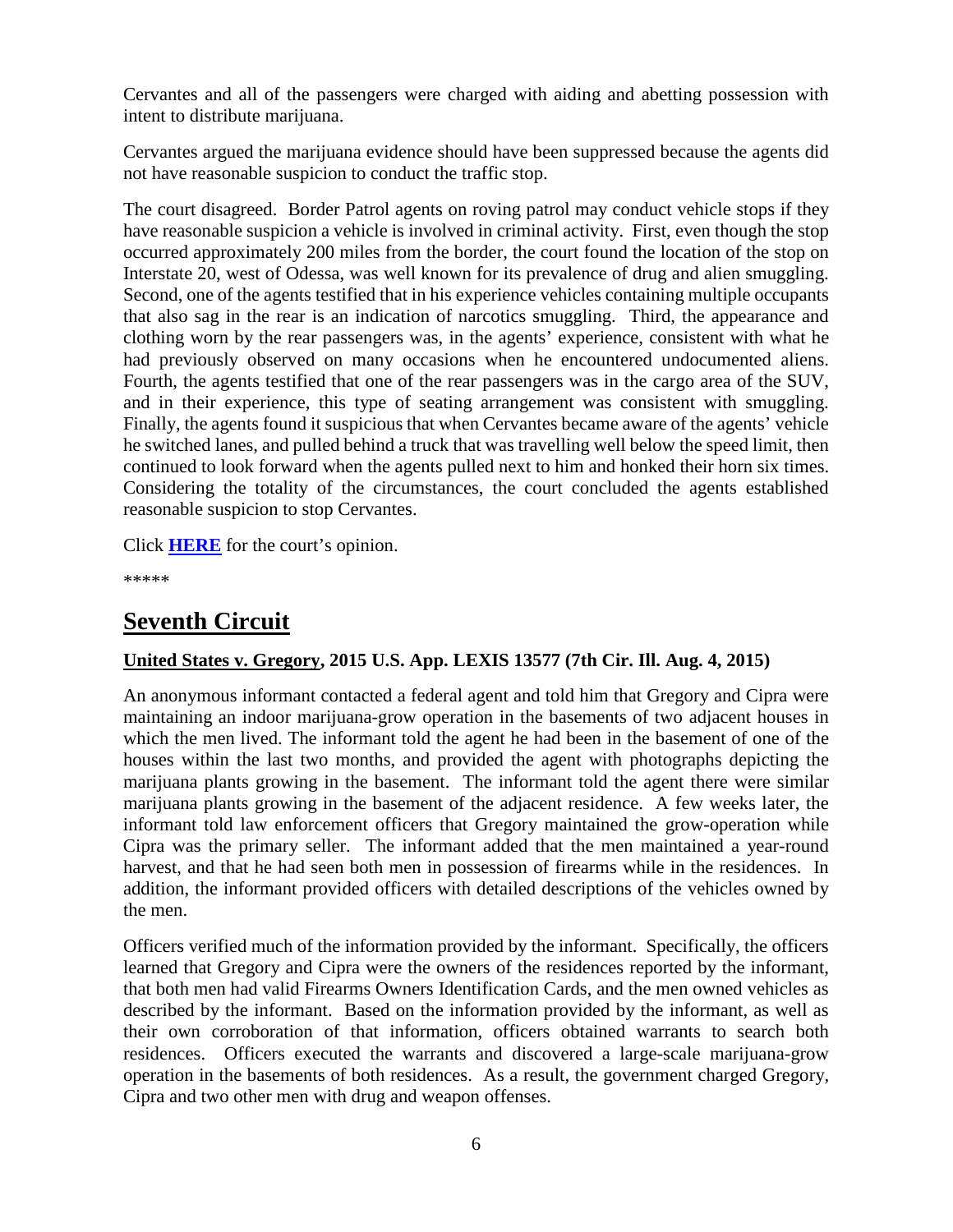Gregory and Cipra filed a motion to suppress the evidence seized during the execution of the warrants, arguing that the search warrants lacked probable cause.

A search warrant affidavit establishes probable cause "when it sets forth facts sufficient to induce a reasonably prudent person to believe that a search will uncover evidence of a crime." When an application for a search warrant is supported by an informant's tip, courts consider the totality of the circumstances to determine whether that information establishes probable cause for the search, including: (1) the extent to which the police have corroborated the informant's statements; (2) the degree to which the informant has acquired firsthand knowledge of the events; (3) the amount of detail provided; (4) the amount of time between the date of the events and the application for the search warrant; and (5) whether the informant personally appeared before the judge issuing the warrant.

Here, the court held the informant's detailed information was largely corroborated by the officers, which demonstrated the informant's first-hand knowledge of the marijuana-grow operation. For example, the informant provided accurate information about where Gregory and Cipra lived, what cars they drove and that they owned firearms. In addition, the informant supplied the officers with photographs of the marijuana plants as well as details concerning each man's specific role in the operation. Although the informant has not been in either residence for two months, the court found that factor was not significant given the ongoing continuous criminal activity involved. In addition, the court was not concerned that the informant's failure to appear in person to testify when the court issuing the search warrant made its probable cause determination. The court concluded the informant's specific first-hand information, which was corroborated by the officers established probable cause to search the residences.

Click **[HERE](http://cases.justia.com/federal/appellate-courts/ca7/14-2747/14-2747-2015-08-04.pdf?ts=1438721102)** for the court's opinion.

\*\*\*\*\*

#### <span id="page-6-0"></span>**United States v. Sturdivant, 2015 U.S. App. LEXIS 13580 (7th Cir. Ill. Aug. 4, 2015)**

After officers arrested Sturdivant for several armed robberies, he agreed to be interviewed. At the beginning of the interview, the officers learned that Sturdivant was an insulin-dependent diabetic; however, Sturdivant did not exhibit any symptoms of suffering from low blood sugar. During the interview, an officer told Sturdivant they had recovered DNA evidence that linked him to one of the crime scenes; however, the officer knew no such DNA evidence existed. After Sturdivant denied any involvement in the robberies, the officers stopped questioning for the evening.

The next day, Sturdivant agreed to be interviewed again. After waiving his *Miranda* rights, Sturdivant confessed to the robberies, and then took the officers to the location where he had discarded the firearm he had used. Afterward, Sturdivant asked the officers if he could see his mother, and the officers drove him to his home and allowed his mother to sit with him for approximately twenty minutes in the back of the police car. While speaking with his mother, Sturdivant told the officers he was not feeling well and vomited on the ground outside the car. The officers then transported Sturdivant back to the police station where they gave him a meal and asked him if he would be willing to be interviewed again on video. Sturdivant agreed. At the beginning of the interview, an officer confirmed that Sturdivant was diabetic, and when asked how he was feeling, Sturdivant answered, "I am feeling alright." Sturdivant answered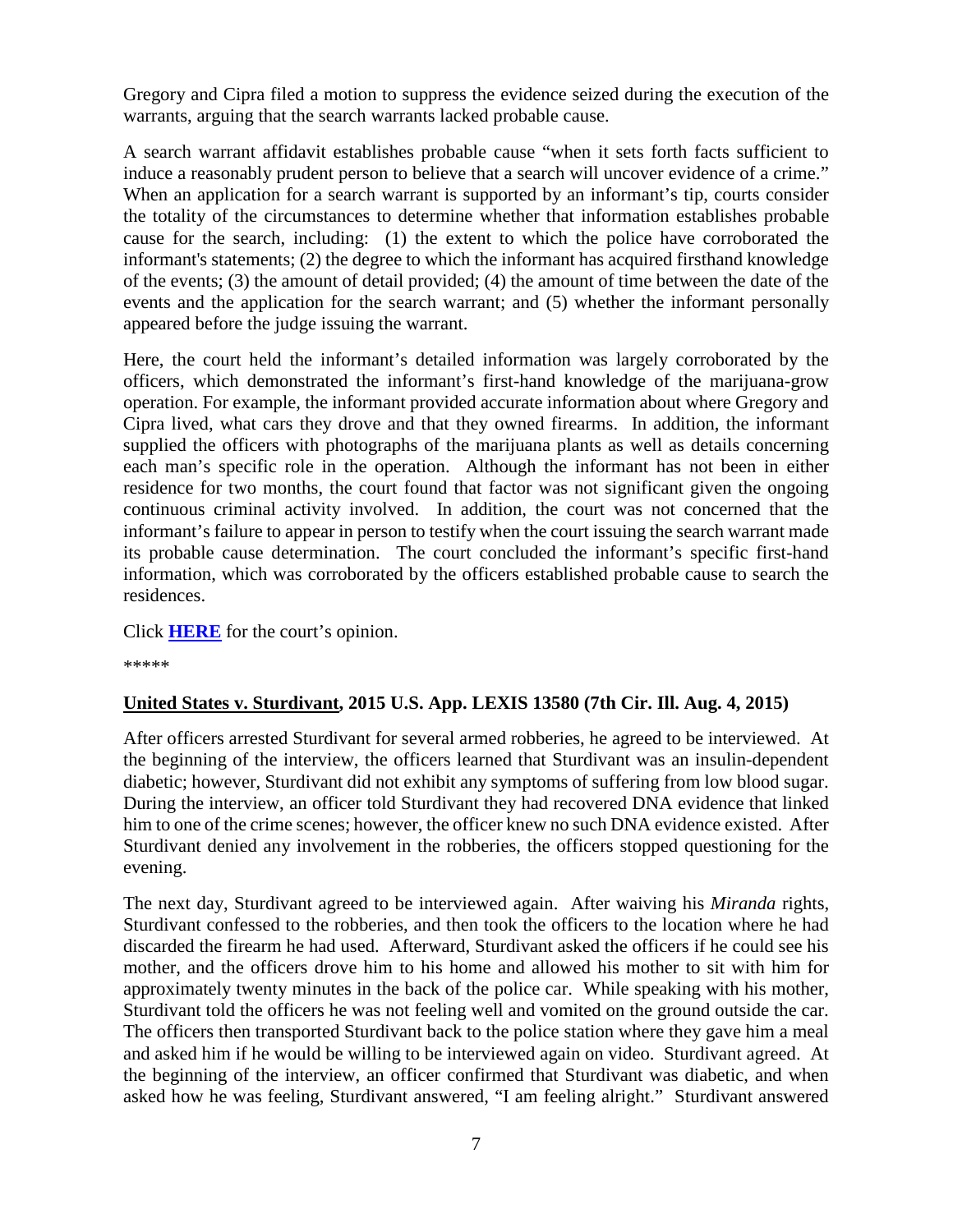all of the officers' questions clearly and confessed, for a second time, to his involvement in the robberies.

Sturdivant argued his two confessions to the officers should have been suppressed because he gave them involuntarily. First, Sturdivant claimed the officers' indifference to his diabetic condition and the physical distress it caused him, amounted to coercion. Second, Sturdivant claimed he was coerced to confess by the officerss' false representation that they had recovered his DNA from the crime scene.

Concerning Sturdivant's first confession, which occurred before he vomited, the court noted that Sturdivant did not tell the officers he was suffering from the effects of diabetes or ask for his insulin. In addition, the officers, who were familiar with the symptoms exhibited by a diabetic with low blood sugar, did not observe any signs that Sturdivant was suffering from the effects of diabetes.

As for his second confession, Sturdivant confirmed on video that he was "feeling alright," he was attentive, he appeared to understand what was going on, and he did not exhibit any signs that he was suffering from the effects of diabetes. Consequently, the court held there was no basis to conclude that Sturdivant's diabetes or the officers' indifference to his condition caused him to involuntarily confess.

The court further held the officer's false statements concerning the DNA evidence did not overcome Sturdivant's freewill and cause him to confess. The court noted that "a lie that related to the suspect's connection to a crime is the least likely to render a confession involuntary." In addition, when confronted with the false DNA evidence, Sturdivant continued to deny his involvement in the robberies until the next day.

Click **[HERE](http://cases.justia.com/federal/appellate-courts/ca7/15-1059/15-1059-2015-08-04.pdf?ts=1438721107)** for the court's opinion.

\*\*\*\*\*

#### <span id="page-7-0"></span>**United States v. Reaves, 2015 U.S. App. LEXIS 13745 (7th Cir. Ill. Aug. 6, 2015)**

Officers suspected Reaves was involved in heroin trafficking in Peoria. An informant told officers that Reaves drove to Detroit in a white Chrysler Pacifica to get his heroin supply. After confirming that Reaves owned a white Chrysler Pacifica, the informant picked Reaves out of a line up, and then made four controlled heroin buys from him. After the fourth buy, officers obtained a warrant to attach a GPS tracker on Reaves' Pacifica. When information from the GPS tracker indicated that Reaves' Pacifica was driving back to Peoria from Detroit, officers got behind him on the highway. After an officer saw the Pacifica illegally drift into a different lane without signaling, he conducted a traffic stop. Officers searched Reaves' car and found heroin.

The government charged Reaves with possession with intent to distribute heroin.

Reaves argued the evidence seized from his car should have been suppressed, claiming the officer did not have probable cause to conduct the traffic stop and that the warrantless search of his car was unlawful.

The court disagreed.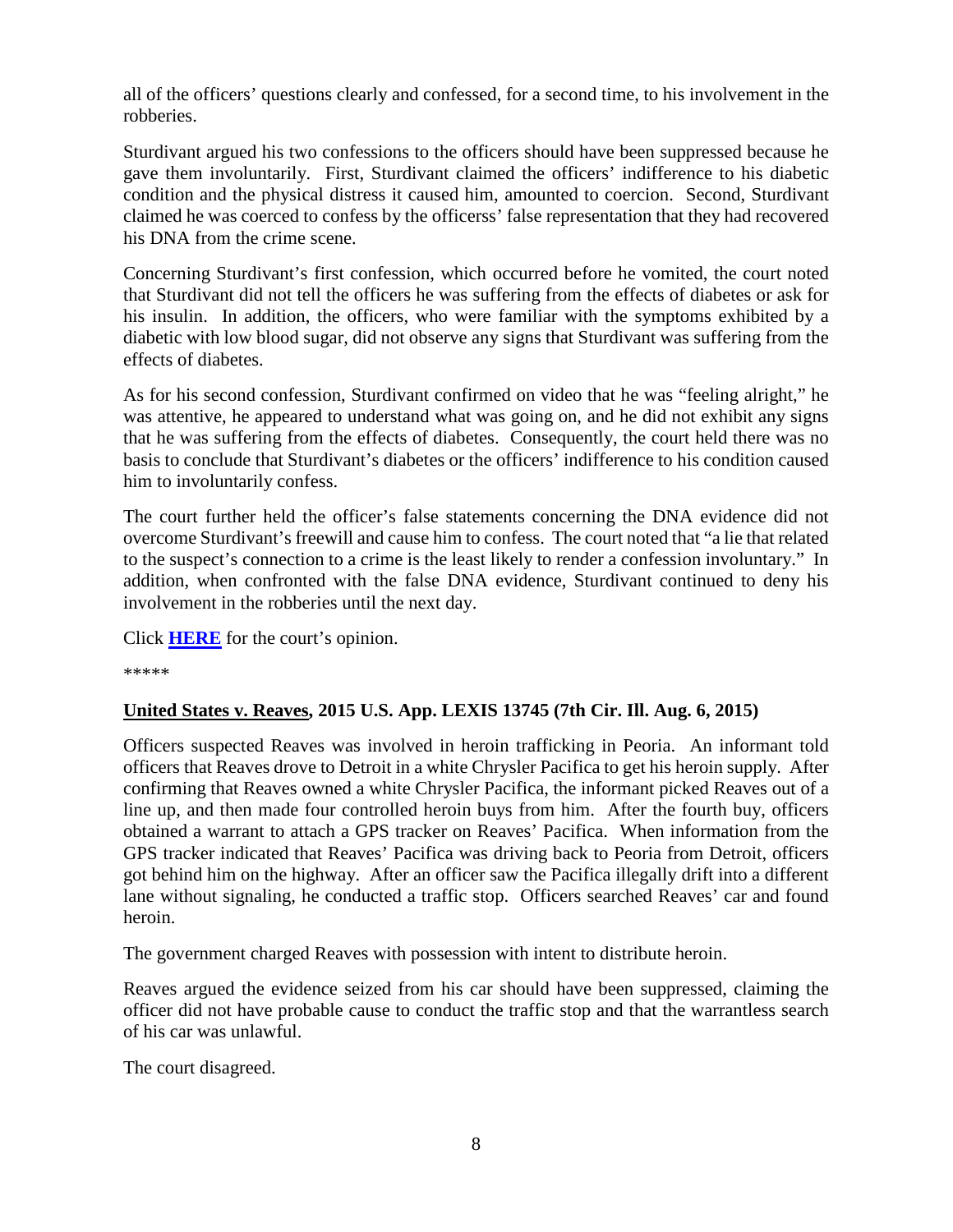First, the court held the officer conducted a lawful traffic stop after he saw Reave's car drift over the traffic line on the highway.

Next, the court held the officers lawfully searched Reaves' car under the automobile exception to the *Fourth Amendment's* warrant requirement. Under the automobile exception, officers do not need a warrant to search a vehicle when they have probable cause to believe it contains evidence of a crime. Probable cause to search a suspect's vehicle under the automobile exception can be based, in part, on information provided by an informant. Here, the informant told the officers that Reaves would drive his white Chrysler Pacifica to Detroit to receive his heroin supply and then return to Peoria. The officers confirmed this information by monitoring Reaves' movements through the use of the GPS tracker. As a result, the court concluded a reasonable officer would have probable cause to believe Reaves' car contained evidence of drug trafficking, which would support the warrantless search of his car.

Click **[HERE](http://cases.justia.com/federal/appellate-courts/ca7/14-3554/14-3554-2015-08-06.pdf?ts=1438891277)** for the court's opinion.

\*\*\*\*\*

#### <span id="page-8-0"></span>**United States v. Witzlib, 2015 U.S. App. LEXIS 13811 (7th Cir. Wis. Aug. 7, 2015)**

After officers received information that Witzlib was manufacturing M-80s in the basement of his grandmother's house, they contacted an agent with the Bureau of Alcohol, Tobacco, Firearms and Explosives. The officers and the agent went to the grandmother's house and obtained her consent to search the basement for fireworks where they found approximately one thousand M-80s. Witzlib was arrested and charged with unlawful manufacturing of explosive materials.

Although his grandmother owned the house, Witzlib argued the officers were also required to obtain his consent before they could lawfully search the basement.

The court disagreed. Even though Witzlib lived in the house, his grandmother, as owner of the house, had authority to consent to a search of the common areas, such as the basement. As a result, Witzlib could not reasonably believe that just because some of his possessions, the M-80s, were located in the basement, that his grandmother could not authorize a search of it.

Click **[HERE](http://cases.justia.com/federal/appellate-courts/ca7/15-1115/15-1115-2015-08-07.pdf?ts=1438963279)** for the court's opinion.

\*\*\*\*\*

#### <span id="page-8-1"></span>**United States v. Flores, 2015 U.S. App. LEXIS 14570 (7th Cir. Ill. Aug. 19, 2015)**

A state trooper stopped Flores for improper display of a license plate after he saw that the license plate frame on Flores' car partially covered some of the letters on the plate. Although the license plate frame partially covered some of the letters, when the trooper pulled behind Flores, the letters on the plate were clearly visible and legible to the trooper. While the trooper was writing Flores a ticket, another officer and his canine partner conducted a free-air sniff around the car. After the dog alerted, the officers searched Flores' car and found over five kilograms of heroin in a compartment in the engine. Flores was arrested, and after being read his *Miranda* rights, he confessed that he had been paid to transport the heroin from Mexico to Ohio.

Flores argued the evidence seized from his vehicle and his statements should have been suppressed because it was unreasonable for the trooper to believe Flores violated the plate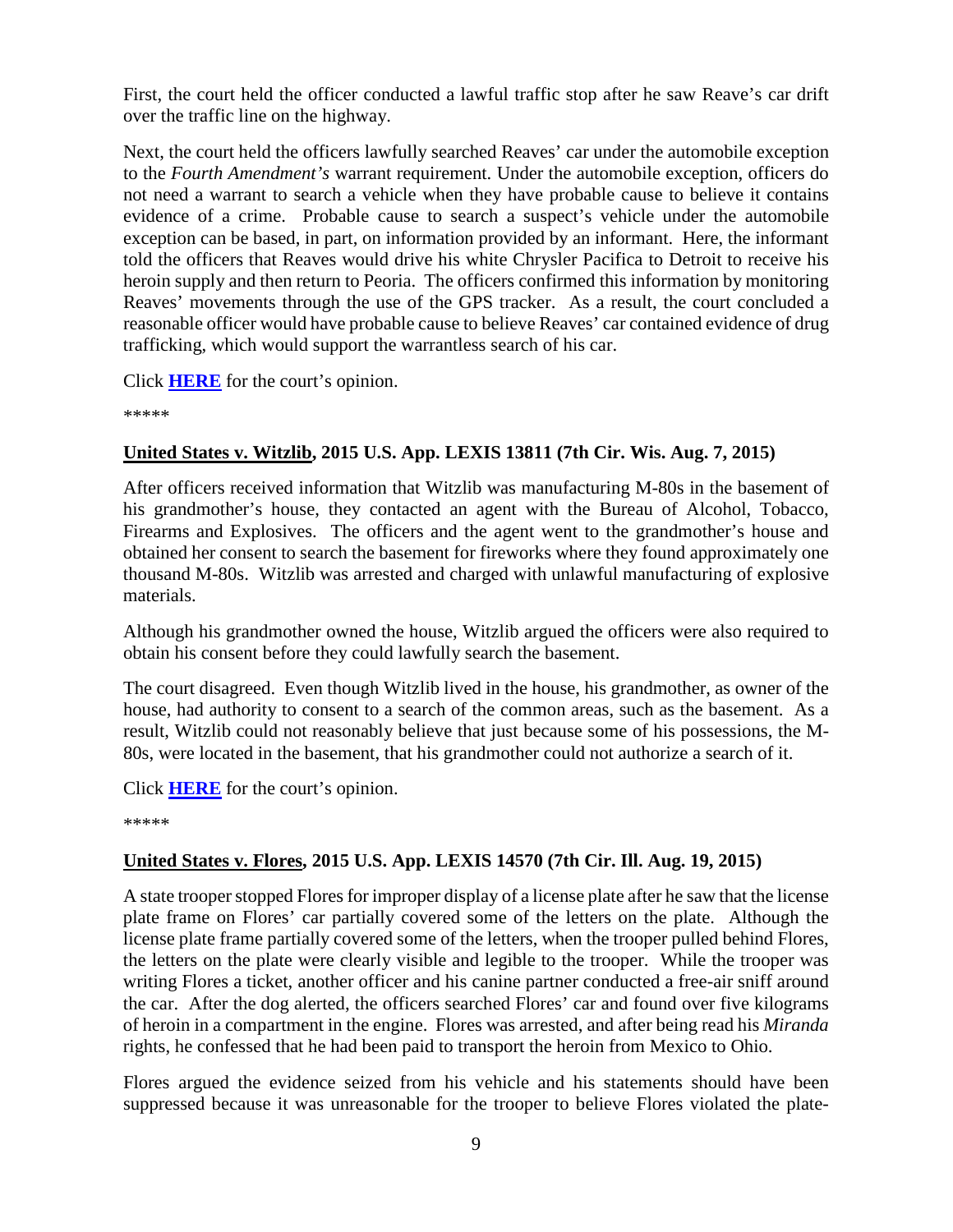display statute. Flores claimed the statute only prohibits license plate obstructions that interfere with an officer's ability to read the information on the license plate.

The court agreed, holding it was not reasonable for the officer to believe the license plate frame on Flores' vehicle violated the statute. The court noted that Illinois courts have long held the plate-display statute requires only the plate's information be clearly visible and legible. In this case, even though the frame covered a portion of some letters, the trooper testified that as he got close to Flores' vehicle, he could read the letters on Flores' license plate. The court concluded if the frame does not impede a reasonable officer from reading a plate, then it is not reasonable to believe that the plate's information is not clearly visible and legible. As a result, the court held the traffic stop was unlawful and the drugs seized and Flores' confession should have been suppressed.

Click **[HERE](http://cases.justia.com/federal/appellate-courts/ca7/15-1515/15-1515-2015-08-19.pdf?ts=1440021664)** for the court's opinion.

\*\*\*\*\*

# <span id="page-9-0"></span>**Eighth Circuit**

#### <span id="page-9-1"></span>**United States v. Anguiano, 2015 U.S. App. LEXIS 13473 (8th Cir. Iowa Aug. 3, 2015)**

A state trooper stopped a car for speeding and a window-tint violation. When he approached the car, the trooper saw three men inside. The trooper also immediately noticed that the front dash and center console appeared to be very shiny and clean while the rest of the car appeared messy and "lived in," with food and beverage trash and clothing on the floor and backseat. The officer spoke with the driver, Gomez, who was extremely nervous, breathing heavily with a rapid pulse, and not looking at the trooper while speaking. The trooper then spoke with Anguiano, who like Gomez was extremely nervous, had a high pulse and avoided eye contact with the trooper. The trooper's suspicions were aroused after Gomez and Anguiano gave conflicting stories as to the owner of the car and the purpose of their trip. When the trooper spoke to Boswell, the back-seat passenger, Boswell claimed he did not know Gomez, identified Anguiano as "Albert," but did not know his last name despite claiming he had known Anguiano since seventh grade, and was unsure as to where they were travelling.

After the trooper issued Gomez a warning ticket and returned his documents, he asked Gomez if he could ask him a few more questions. Gomez agreed, and a short time later, he gave the trooper consent to search the car. The trooper searched the car and found a can with a false bottom, which contained a substance that appeared to be marijuana and a pipe for smoking methamphetamine. Finally, the trooper removed the panel in the center console area and found a bag containing two pounds of methamphetamine. The trooper did not damage the car while removing the panel, which took about two seconds to remove and replace. Gomez, Anguiano and Boswell were charged with possession with intent to distribute methamphetamine.

Anguiano filed a motion to suppress the evidence found in the car. First, Anguiano argued the trooper unreasonably extended the duration of the traffic stop beyond the time necessary to complete purpose of the stop.

The court disagreed, holding the extension of the traffic stop was supported by reasonable suspicion of criminal activity. First, the trooper's suspicions were immediately aroused by the appearance of the car's interior when he initially encountered Gomez and Anguiano. Specifically, the trooper noticed that the car's dash and center console were shiny and clean,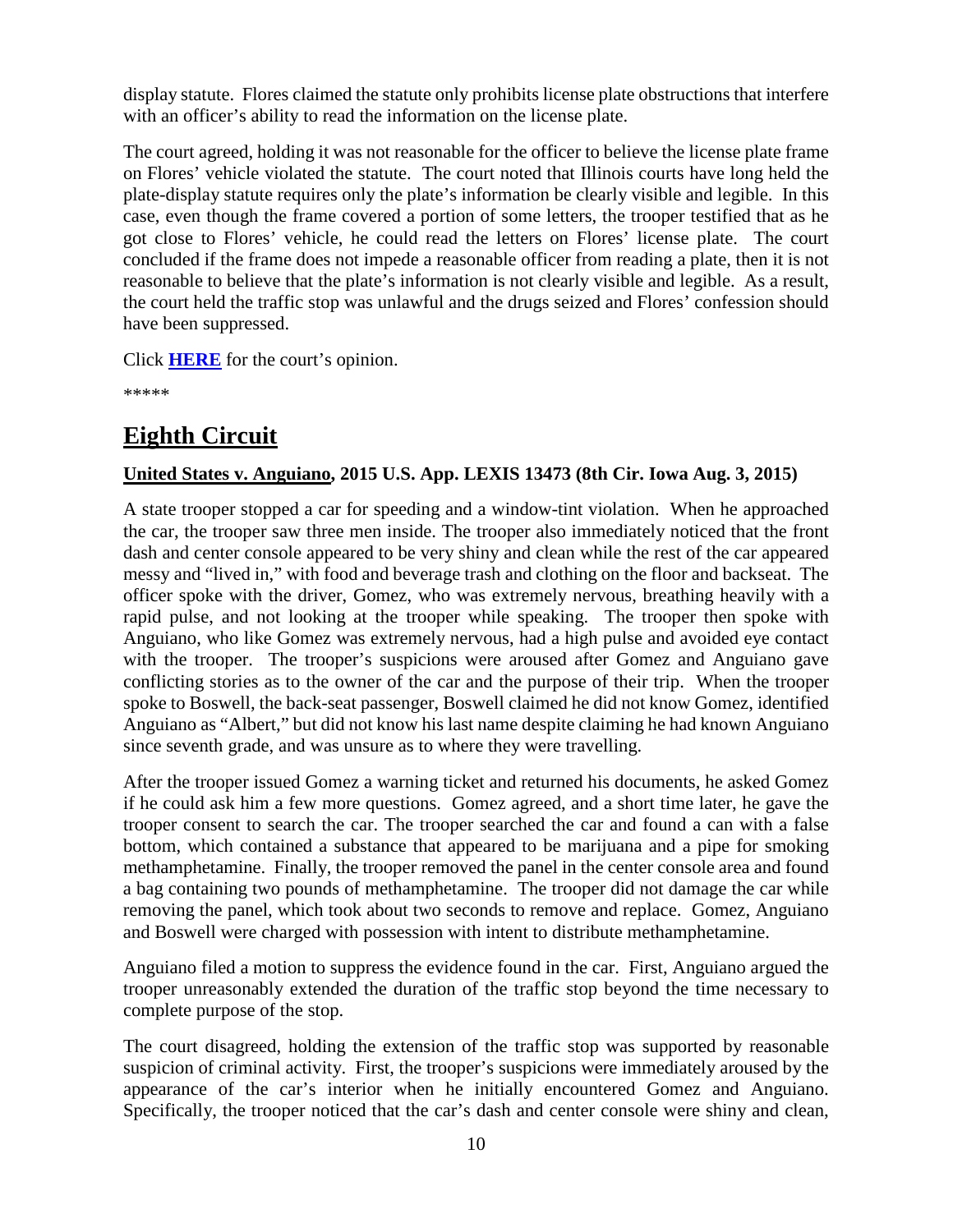while the rest of the interior was messy and littered with trash and clothing. Second, Gomez and Anguiano were extremely nervous throughout the encounter, exhibiting high pulse rates and heavy breathing while avoiding eye contact with the trooper. Finally, Gomez, Anguiano and Boswell provided inconsistent stories and were not able to answer simple questions posed by the trooper concerning their travel plans or ownership of the car.

Next, Anguiano argued the troopers' search of the center console area went beyond the scope of Gomez's consent. Anguiano was not an owner, registered user, or driver of the car when it was stopped; instead, he was a mere passenger. Generally, the court found that a mere passenger does not have standing to challenge a vehicle search where he has "neither a property nor possessory interest in the automobile." Consequently, without deciding the issue, the court held Anguiano did not have standing to object to the trooper's search of the car as a mere passenger.

Click **[HERE](http://cases.justia.com/federal/appellate-courts/ca8/14-2955/14-2955-2015-08-03.pdf?ts=1438615889)** for the court's opinion.

\*\*\*\*\*

#### <span id="page-10-0"></span>**United States v. Williams, 2015 U.S. App. LEXIS 13803 (8th Cir. Mo. Aug. 7, 2015)**

A police officer was driving her patrol car when its license plate recognition (LPR) system gave an alert concerning a nearby car. The LPR system scans the license plates of cars that are within range of cameras mounted on the patrol car and generates an alert if a scanned car is connected to a wanted person. The LPR alert indicated that a man named Hicks was associated with a nearby car and wanted by a neighboring police department for domestic assault. The alert also stated that Hicks might be armed and dangerous, but it did not explain how or when Hicks was associated with the car. The officer conducted a traffic stop, identifying the driver as Hicks and the front-seat passenger as Williams. When a back-up officer directed Williams out of the car, Williams patted at his waistband twice, and appeared to be nervous. The officer frisked Williams and recovered a handgun from his waistband. The government indicted Williams for being a felon in possession of a firearm.

Williams filed a motion to suppress the firearm, arguing the LPR alert did not provide the officer reasonable suspicion to conduct the traffic stop.

The court disagreed. First, the court recognized there were no reported federal decisions that specifically dealt with the use of an LPR system in the *Fourth Amendment* context. However, courts have held that if a flyer or bulletin has been issued concerning a wanted person, then an officer may rely on that flyer or bulletin to conduct a *Terry* stop in an attempt to obtain further information. Here, the court failed to see how the mechanism through which an officer receives notice from another department, such as through the LPR system, matters for *Fourth Amendment* purposes. The court found that the LPR system merely automates what could otherwise be accomplished by checking the license plate number against a "hot sheet" of numbers, inputting a given number into a patrol car's computer, or "calling in" the number to the police station. As a result, the court concluded the officer was entitled to rely upon the information she received concerning Hicks obtained through the LPR system when she decided to conduct the traffic stop.

The court further held it was reasonable for the officer to conduct the stop even though she could not identify the driver until after she stopped the car. The court noted that common sense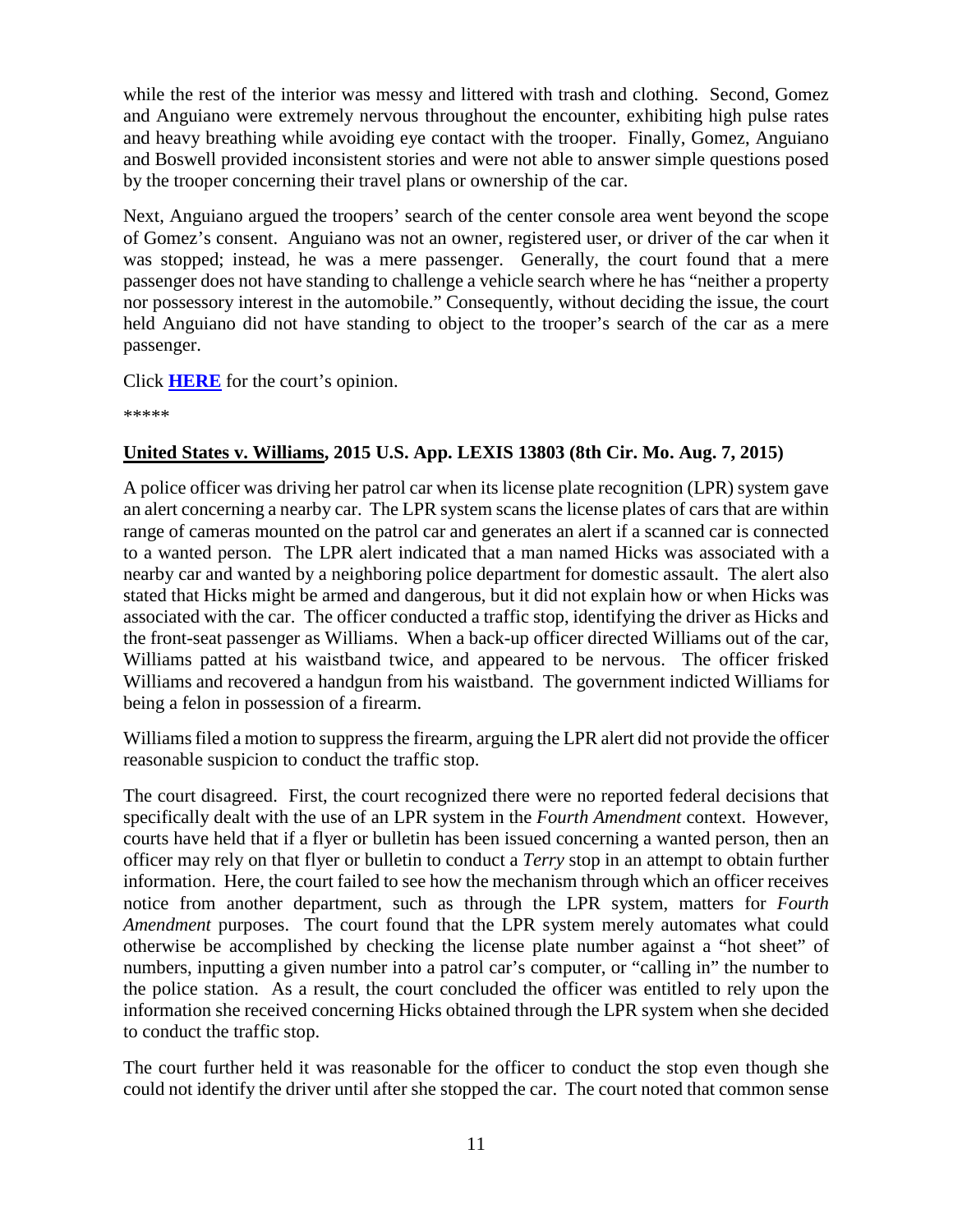dictates that police officers will often be unable to confirm the race or gender of a driver before initiating a traffic stop.

Finally, the court held the traffic stop was reasonable even though the officer had no information concerning the time frame of when Hicks had been associated with the car.

Click **[HERE](http://cases.justia.com/federal/appellate-courts/ca8/14-3532/14-3532-2015-08-07.pdf?ts=1438961452)** for the court's opinion.

\*\*\*\*\*

#### <span id="page-11-0"></span>**United States v. Thunderhawk, 2015 U.S. App. LEXIS 15123 (8th Cir. N.D. Aug. 27, 2015)**

After federal agents received a report that Thunderhawk had sexually abused a child, the agents approached Thunderhawk who agreed to be interviewed. One of the agents told Thunderhawk he could end the interview and leave at any time, that he was not under arrest, and that he would not be arrested at the end of the interview, no matter what he told the agents. The agents interviewed Thunderhawk for approximately twenty minutes. Thunderhawk initially denied the allegations, but eventually admitted getting into bed with the victim. At the end of the interview, the agents allowed Thunderhawk to return home.

Thunderhawk was later arrested and charged with abusive sexual contact with a child under 12 years of age.

Thunderhawk filed a motion to suppress his statements to the agents. Thunderhawk argued the agent's misleading assurance that he would not be arrested rendered his statements involuntary because this assurance was made to "coerce" Thunderhawk into making a statement.

The court disagreed. The agent truthfully told Thunderhawk he would not be arrested at the end of interview, regardless of what he said, not that he would never be arrested or prosecuted. The court added that a promise made by an officer not to arrest or prosecute does not render a confession involuntary. Instead, a court must determine whether or not an officer overbore the suspect's freewill. Here, the court held there was no coercive police activity that overbore Thunderhawk's will; rather, Thunderhawk voluntarily made incriminating statements after twenty or twenty-five minutes of non-coercive questioning.

Click **[HERE](http://cases.justia.com/federal/appellate-courts/ca8/14-3136/14-3136-2015-08-27.pdf?ts=1440689462)** for the court's opinion.

\*\*\*\*\*

# <span id="page-11-1"></span>**Ninth Circuit**

#### <span id="page-11-2"></span>**United States v. Cook, 2015 U.S. App. LEXIS 14195 (9th Cir. Cal. Aug. 13, 2015)**

Undercover officers arranged to buy drugs from Lambert and Edmonds. While conducting surveillance on Lambert's house before the sale, officers saw Cook enter the house carrying a backpack. When Cook left fifteen minutes later, the backpack appeared to be less full and lighter. Later that day, officers arrested Lambert and Edmonds for distribution of drugs. During an interview, Edmonds told the officers Cook was his supplier and agreed to place a monitored phone call to Cook, requesting that Cook return to Lambert's house. While waiting at Lambert's house, the officers conducted a search and found two firearms. When Cook eventually arrived, he was carrying the same backpack the officers had seen on him during their earlier surveillance. As Cook approached the front porch, officers ordered him to the ground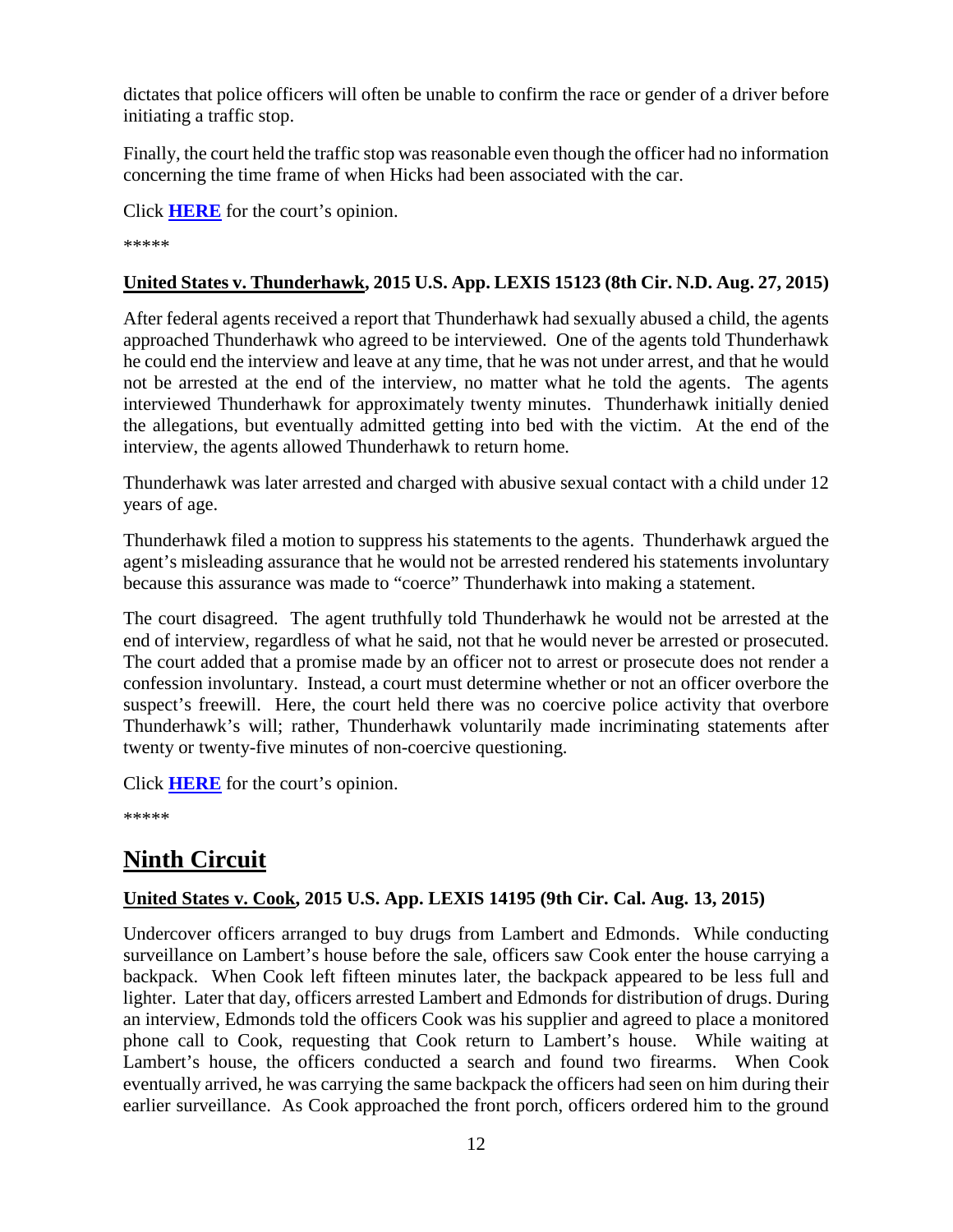and placed him in handcuffs. While Cook was still on the ground and within one or two minutes of his arrest, an officer picked up the backpack, which was right next to Cook, and performed a twenty or thirty second cursory search for weapons or contraband. After finding no weapons, the officers quickly moved Cook and the backpack to a more secure location a few blocks away because a crowd had started to gather outside Lambert's house. The officers then conducted a more thorough search of Cooks' backpack and found marijuana, MDMA and LSD.

The government indicted Cook for several drug offenses.

Cook filed a motion to suppress the evidence found in his backpack. Cook argued the initial search of his backpack was not valid incident to arrest because he was handcuffed at the time of the search; therefore, there was no reasonable concern for officer safety or destruction of evidence. [1](#page-12-2)

The court disagreed. A search incident to arrest is an exception to the *Fourth Amendment's* warrant requirement, which allows an officer to search an arrestee's person and the area within the arrestee's immediate control. An area of immediate control is the area from which an arrestee might gain possession of a weapon or destructible evidence. The immediate control requirement ensures the scope of a search incident to arrest is limited to protecting the arresting officers and safeguarding any evidence that an arrestee might conceal or destroy.

In this case, even though Cook was face down on the ground and handcuffed when the officer searched his backpack, the search occurred immediately after Cook was arrested while the backpack was located on the ground next to Cook. In addition, the court found the officers' safety concerns were reasonable. First, the officers believed Cooked used the same backpack earlier that day to transport drugs. Second, the officers had already recovered two firearms from the house associated with Lambert, Cook's co-conspirator. Third, Cook's arrest occurred in front of the same house where a crowd had gathered that could have contained someone who might interfere with the arrest. Finally, as soon as the officer determined the backpack contained no weapons, he immediately stopped the search. As a result, the court held the brief and limited nature of the search, its immediacy to the time of arrest and the location of the backpack ensured the search was conducted to protect the arresting officers and prevent the destruction of evidence.

Click **[HERE](http://cases.justia.com/federal/appellate-courts/ca9/13-10233/13-10233-2015-08-13.pdf?ts=1439485482)** for the court's opinion.

\*\*\*\*\*

# <span id="page-12-0"></span>**Tenth Circuit**

#### <span id="page-12-1"></span>**United States v. Sanders, 2015 U.S. App. LEXIS 13867 (10th Cir. Colo. Aug. 7, 2015)**

Police officers in Aurora, Colorado arrested Sanders on an outstanding warrant after she and her friend, Hussey, exited a store and walked toward her car in the parking lot. Sanders gave permission for a third party to pick up her car and Hussey offered to contact someone to pick up Sanders' car. However, the officers decided to impound Sanders' car and conducted an inventory search before having it removed from the lot. The officers found methamphetamine,

<span id="page-12-2"></span> $<sup>1</sup>$  Although the evidence Cook sought to suppress was found during the second search of his backpack, he only</sup> challenged the first search that occurred at the scene of his arrest. Cook recognized that if the first search was valid, then the second search was allowed as long as the backpack remained in the "legitimate uninterrupted possession of the police." *United States v. Burnette*, 698 F.2d 1038, 1049 (9th Cir. 1983)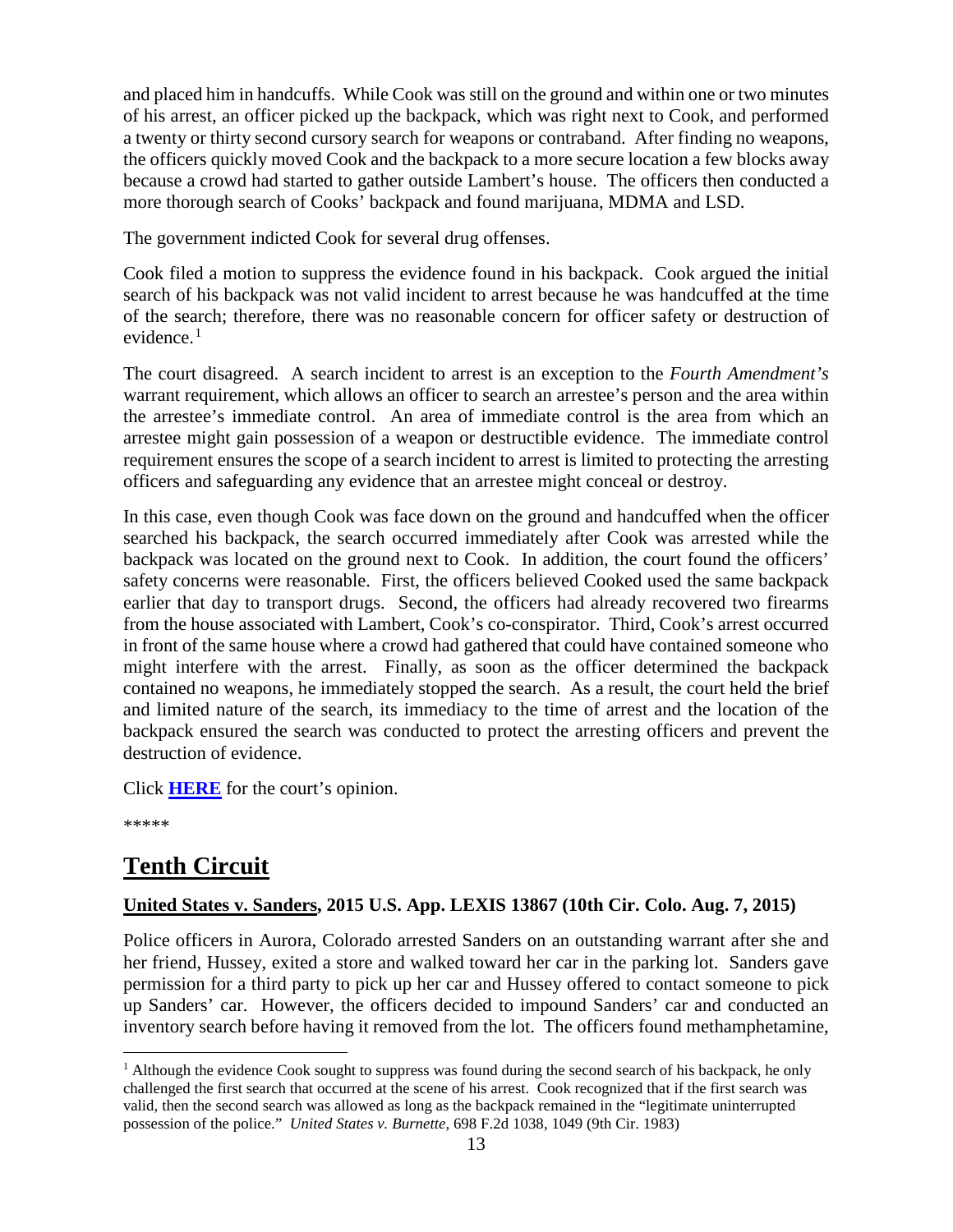Ecstasy and drug paraphernalia in Sanders' car. The government indicted Sanders for possession with intent to distribute controlled substances.

Sanders moved to suppress the drugs found in her car, arguing the officers violated the *Fourth Amendment* by unlawfully impounding her car from private property.

The court agreed. The court held that impoundment of a vehicle located on private property that is neither obstructing traffic nor creating an imminent threat to public safety is constitutional only if justified by both a standardized policy and a reasonable, non-pretextual community caretaking rationale.

First, the court found that Sanders' car was legally parked in a private lot and there was no evidence that it was either impeding traffic or posing a risk to public safety.

Second, while Aurora's municipal code explicitly authorizes the impoundment of vehicles from public property under certain circumstances, it does not mention the impoundment of vehicles from private lots. As a result, the court concluded that Aurora Municipal Code does not authorize the impoundment of vehicles from private lots. The court noted that while Aurora policy allowed the officers to offer Sanders the options of releasing them from potential liability if her car was left in the lot or having the car towed by a private company, there was no evidence the officers offered Sanders either of these options, or why they failed to do so.

Third, the court held the impoundment was not justified by a reasonable, non-pretextual community caretaking rationale. Sanders' car was legally parked on private property, and there was no evidence that the officers contacted the owners of the parking lot about leaving her car parked there. In addition, the officers impounded Sanders' car without offering her the opportunity to make alternative arrangements, even though she said she was willing to have someone pick up the vehicle on her behalf and Hussey offered to find someone to pick up the car for her.

Click **[HERE](http://cases.justia.com/federal/appellate-courts/ca10/14-1296/14-1296-2015-08-07.pdf?ts=1438963318)** for the court's opinion.

\*\*\*\*\*

#### <span id="page-13-0"></span>**United States v. Padilla-Esparza, 2015 U.S. App. LEXIS 14340 (10th Cir. N.M. Aug. 14, 2015)**

On September 10, 2013, United States Customs and Border Protection Officer Aguilera issued a "Be on the Lookout" (BOLO) for Padilla and his truck for suspected bulk cash or drug smuggling. Officer Padilla based the BOLO on information he obtained regarding Padilla and his truck from the Treasury Enforcement Communications System (TECS) concerning an encounter on February 25, 2013 as well as information he obtained from Padilla during an interview on September 7, 2013.

On September 13, 2013, Border Patrol Agents stopped Padilla based on the BOLO issued by Officer Aguilera. However, almost immediately after the stop, the agents allowed Padilla to leave after they mistakenly received information that they had stopped the wrong vehicle. As Padilla was driving away, the agents discovered they had pulled over the correct vehicle and began to pursue Padilla again. A few minutes later, the agents stopped Padilla for a second time. During the stop, Padilla consented to a search of his truck after a drug-detection dog alerted to the presence of narcotics. The agents later found sixteen kilograms of cocaine in a non-factory compartment in Padilla's truck.